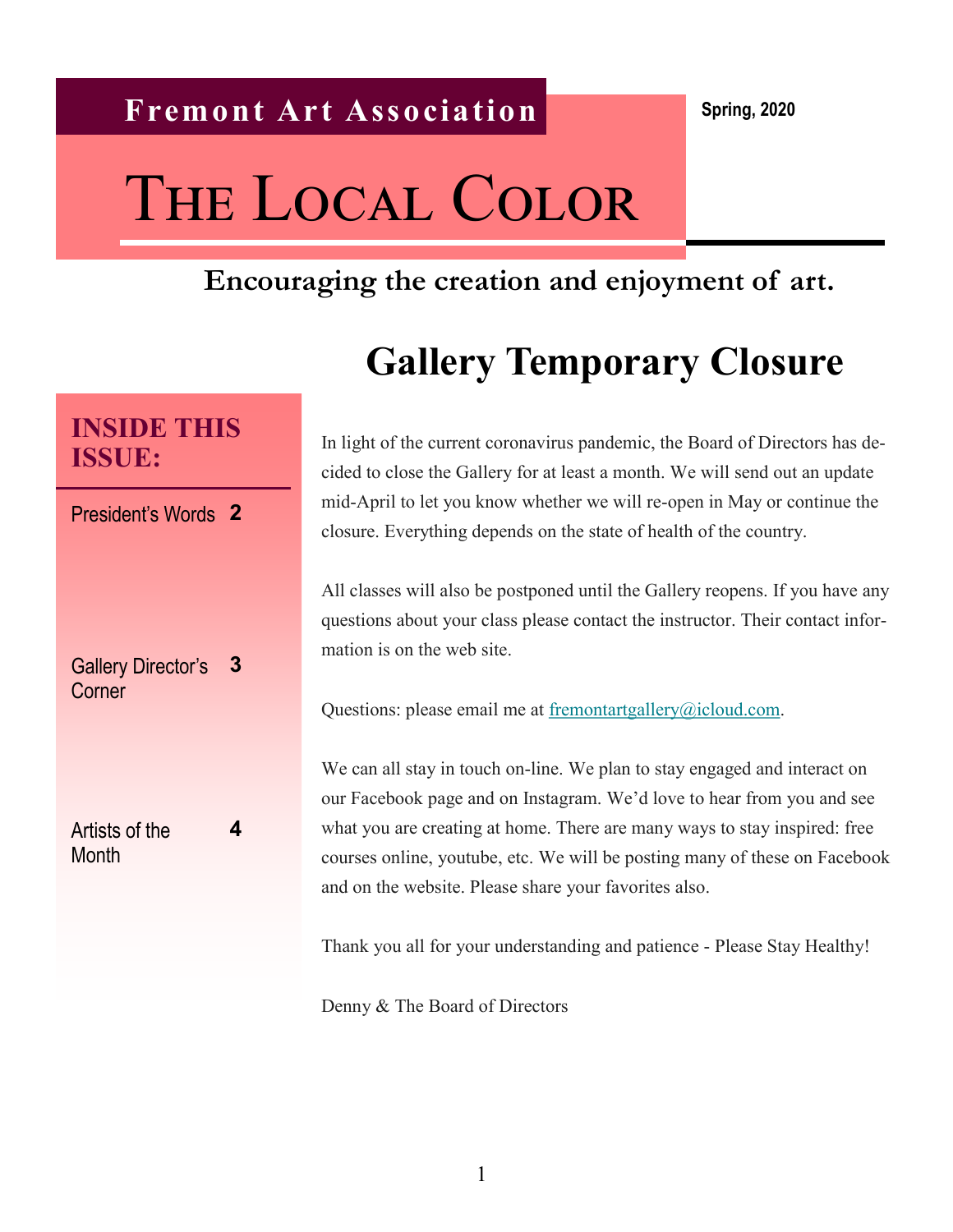#### **PRESIDENT'S WORDS**

When you go out to paint it is best to be prepared without overstuffing your pack. Perhaps just the primary colors, a palette, some water pens, and a clipboard. Maybe a couple of favorite shades! That's the minimum you'll need really. Don't panic and bring everything in your studio!

The same clarity and simplicity applies to dealing with the Novel Coronovirus (COVID-19) that is, at the moment, changing the landscape in which we live. Don't panic. Try to observe the basics of preparation and self-care: diligent hand washing and do not touch your face! Use your regular cleaning supplies at home.

If you are at all sick, do not come to the Gallery, especially to Staff. The new virus seems to be spreading in communities, and counties and states are cancelling events and closing schools. We hope that our local and federal governments will be smart and efficient enough to control the outbreak. But better to be aware and prepared one artist at a time.

Of course, we don't get large crowds of people in the Gallery usually – for once that's a blessing. So when you are staffing please clean the desk area before and after your stint.

In the near future, the Board will be addressing how to handle Demos and Receiving. If you have a sensible suggestion, you can let me know. Remember Rule #1 Do Not Panic.

Thank you for playing.

Denny

#### **New Members**

January is the month for renewal of our FAA memberships. Thank you all who renewed on time! Along with all who renewed this year, we have had many new members join us and we are glad to welcome the following members: Janice Craig, Pat Finch, Paula Fischer, Sally Ingalls, Lina Melkonion, Ronald Pratt and Prerana Saraiya!

Looking forward to meeting you at the gallery soon and we hope you feel encouraged in your pursuit and knowledge of art!

Sincerely, Carol Ramos Membership Chair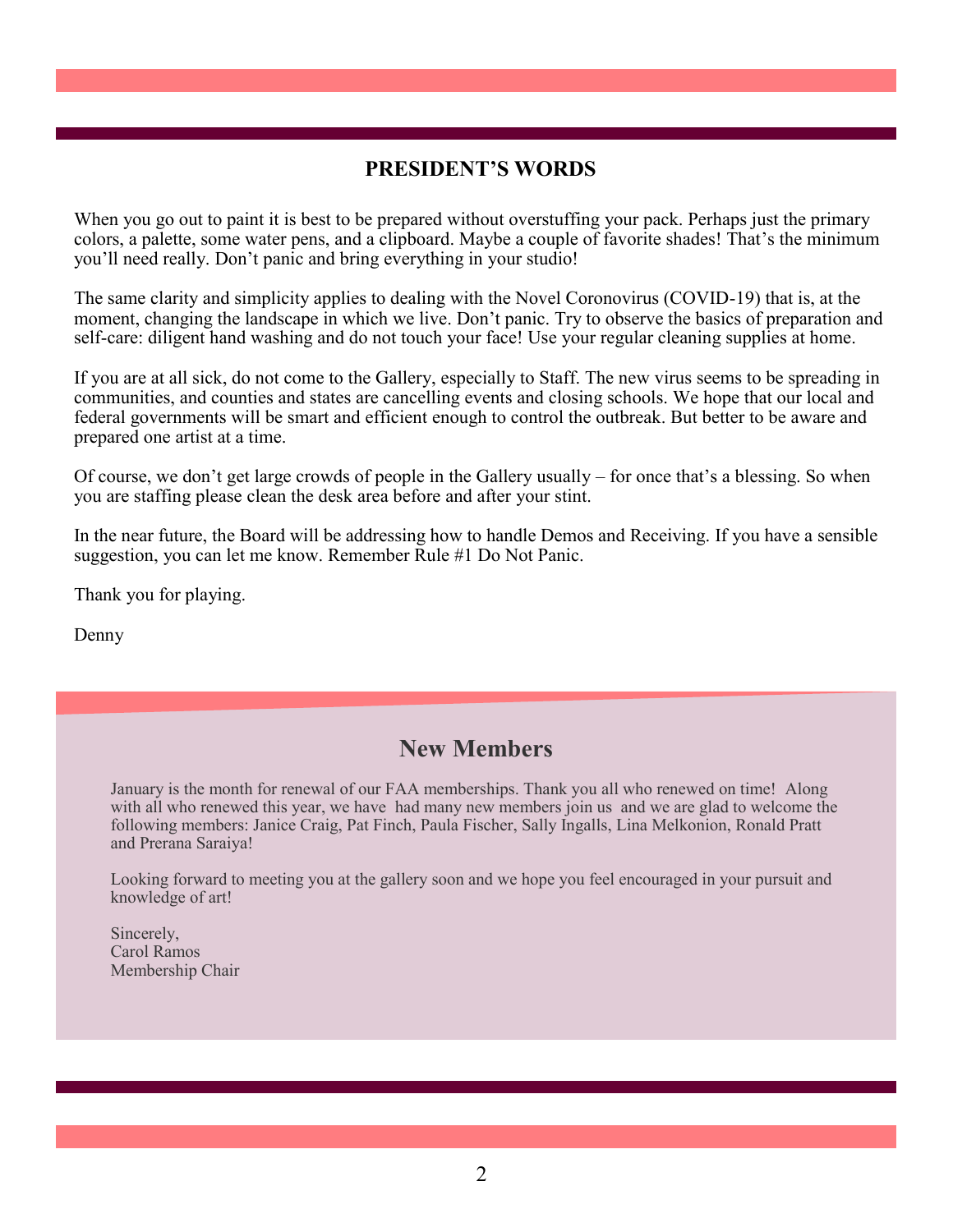## GALLERY DIRECTOR'S CORNER

The annual end-of-year potluck usually held in December was postponed because everyone's schedule was so busy. The New Year's Potluck on January 12<sup>th</sup> was attended by 23 members and their families; it was great to see everyone.

The Niles Main Street Association is planning art events on the First Friday of each month from 4:00 until 8:00 pm in the Niles business district. The Coronavirus has changed their plans somewhat and instead of starting the first Friday of April, they will start later, hopefully in May. There will be a 3-month trial period for this event and if all goes well, it will become an ongoing activity. Our gallery will be participating by being open until 8:00 on the first Friday of those months and we will have an art project in the gallery for visitors. Barbara Cronin is chairing the art activity and her first art project will be making art trading cards. Visitors can take them home or we will place them on a wall of the gallery so these visitors can brag that they have their art displayed in a real art gallery.

Again, a huge "Thank You" to everyone who staffs and to those who step up to help with things going on in the gallery. Receiving Days are so much work but there are members who show up on these days to help take in the art and install it. Thank you to the following people for helping with January Receiving: Donna Arrillaga, Lou Cuneo, Parul Parekh, Valerie Hamilton-Byrne, Denny Stein and Gene Bobik. We worked well and got everything up pretty quickly. (Carol and Rudy Ramos were out of town this time but they are usually there, helping with it all.)

Our general meetings, held on the first Wednesday of the month from 1:00 to 3:00 pm, are being changed for at least April and May. Because of the Coronavirus, we have suspended having these meetings with the guest artists until at least June. An email will be sent to all members when we resume our usual schedule.

June 3 – Rachel Tirosh will show us her mixed media techniques using polymer clay July  $1 -$  Annual potluck

Thank you to everyone who helps run the gallery and association – YOUR gallery and YOUR association.

Mary Bobik Gallery Director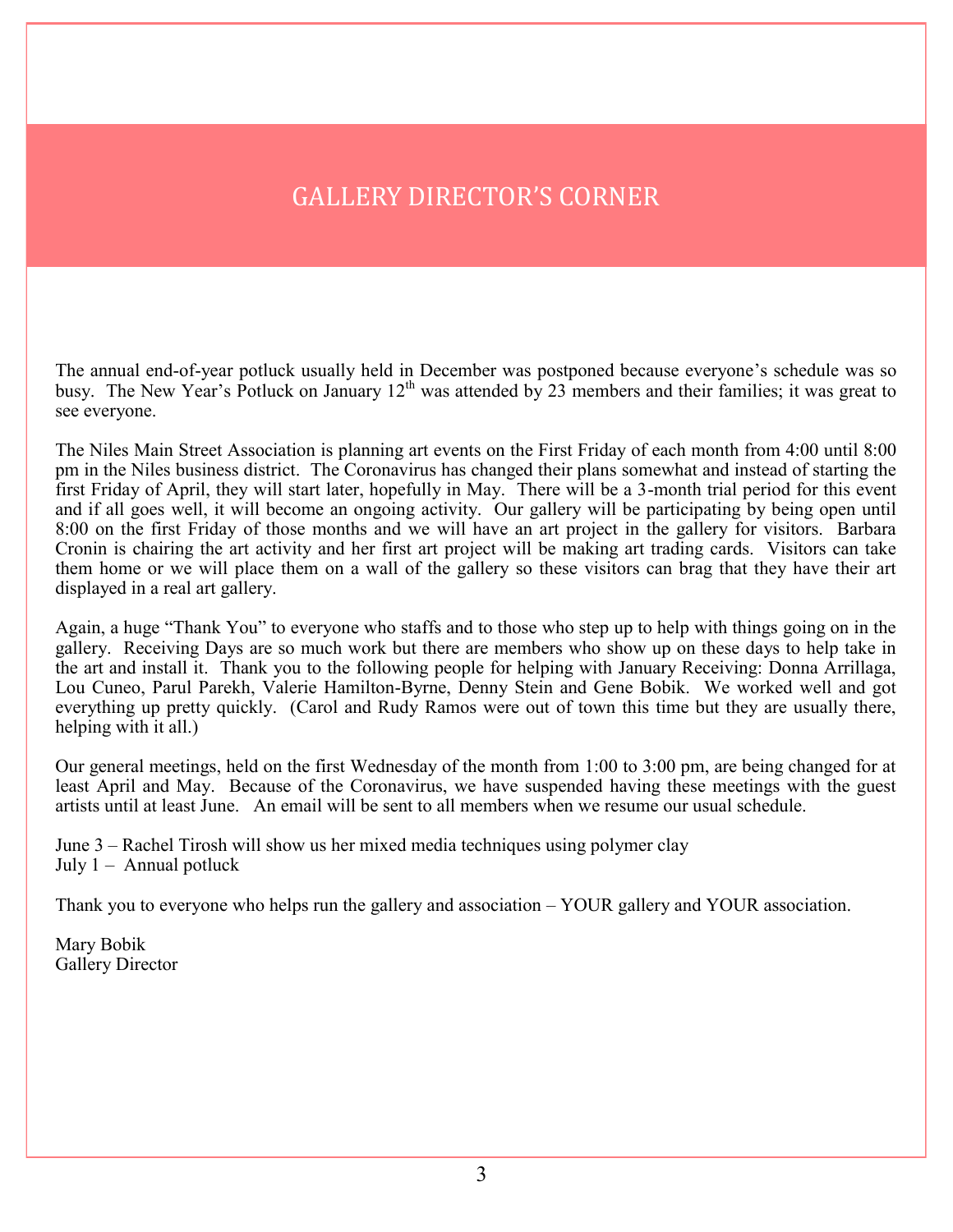#### Calling all FAA members!!

Bring your work to general meetings to participate in "Artists of the Month." At the meeting, members vote on their 1st, 2nd or 3rd choices and the winner is named Artist of the Month. These votes are totaled at the end of the year and the highest score is named Artist of the Year. Meetings are free and include a guest artist demonstration.

## **March-Artists of the Month**



**1st Place**  Vaishaly Jaiprakash "Foggy Forest"



**2nd Place**  Richard Sanchez "Asian Child"



**3rd Place**  Parul Parekh "Knotty Chandelier"